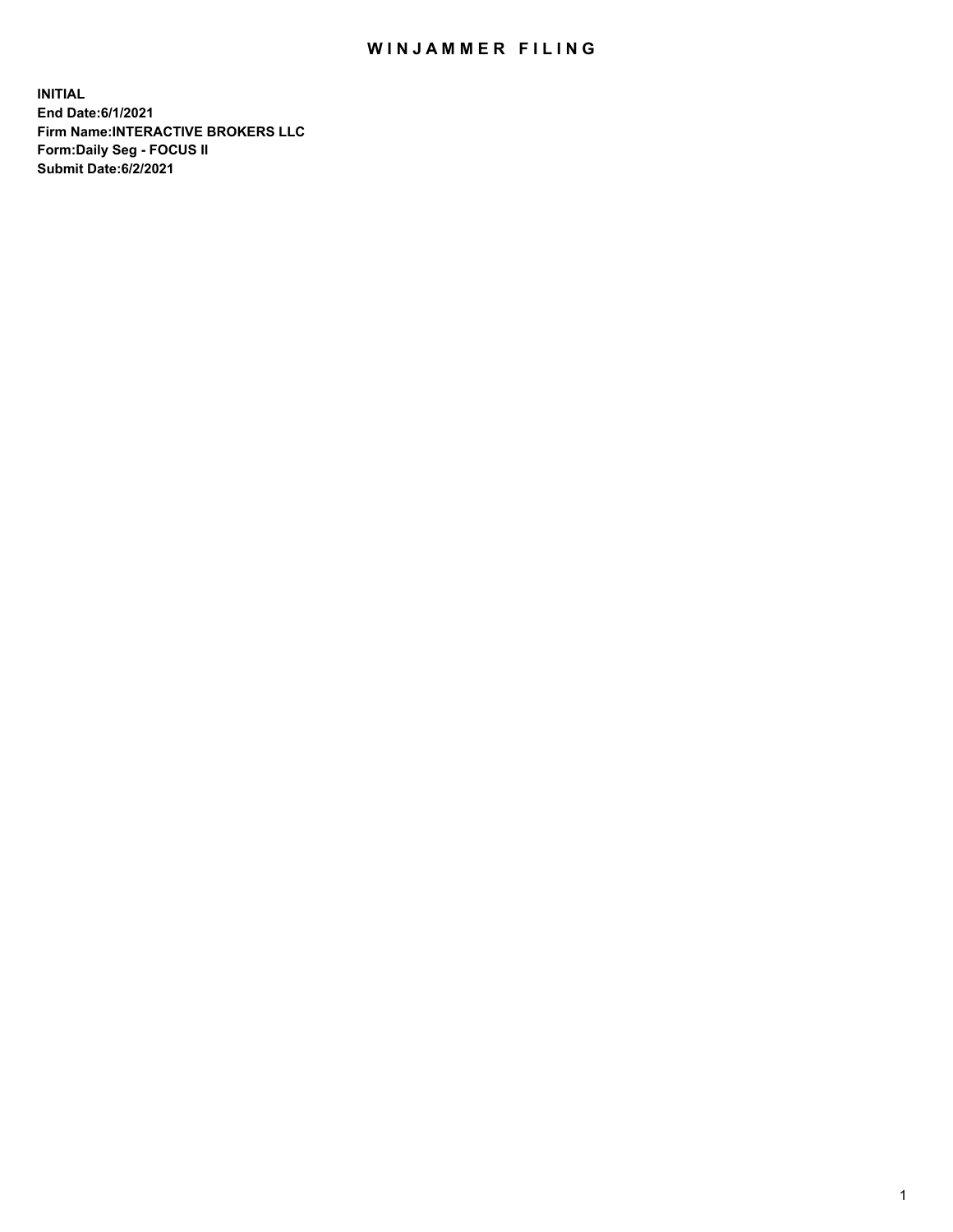**INITIAL End Date:6/1/2021 Firm Name:INTERACTIVE BROKERS LLC Form:Daily Seg - FOCUS II Submit Date:6/2/2021 Daily Segregation - Cover Page**

| Name of Company                                                                                                                                                                                                                                                                                                                | <b>INTERACTIVE BROKERS LLC</b>                                                      |
|--------------------------------------------------------------------------------------------------------------------------------------------------------------------------------------------------------------------------------------------------------------------------------------------------------------------------------|-------------------------------------------------------------------------------------|
| <b>Contact Name</b>                                                                                                                                                                                                                                                                                                            | James Menicucci                                                                     |
| <b>Contact Phone Number</b>                                                                                                                                                                                                                                                                                                    | 203-618-8085                                                                        |
| <b>Contact Email Address</b>                                                                                                                                                                                                                                                                                                   | jmenicucci@interactivebrokers.c<br>om                                               |
| FCM's Customer Segregated Funds Residual Interest Target (choose one):<br>a. Minimum dollar amount: ; or<br>b. Minimum percentage of customer segregated funds required:% ; or<br>c. Dollar amount range between: and; or<br>d. Percentage range of customer segregated funds required between:% and%.                         | $\overline{\mathbf{0}}$<br>$\overline{\mathbf{0}}$<br>155,000,000 245,000,000<br>00 |
| FCM's Customer Secured Amount Funds Residual Interest Target (choose one):<br>a. Minimum dollar amount: : or<br>b. Minimum percentage of customer secured funds required:%; or<br>c. Dollar amount range between: and; or<br>d. Percentage range of customer secured funds required between:% and%.                            | $\frac{0}{0}$<br>80,000,000 120,000,000<br>0 <sub>0</sub>                           |
| FCM's Cleared Swaps Customer Collateral Residual Interest Target (choose one):<br>a. Minimum dollar amount: ; or<br>b. Minimum percentage of cleared swaps customer collateral required:% ; or<br>c. Dollar amount range between: and; or<br>d. Percentage range of cleared swaps customer collateral required between:% and%. | $\frac{0}{0}$<br>0 <sub>0</sub><br>0 <sub>0</sub>                                   |

Attach supporting documents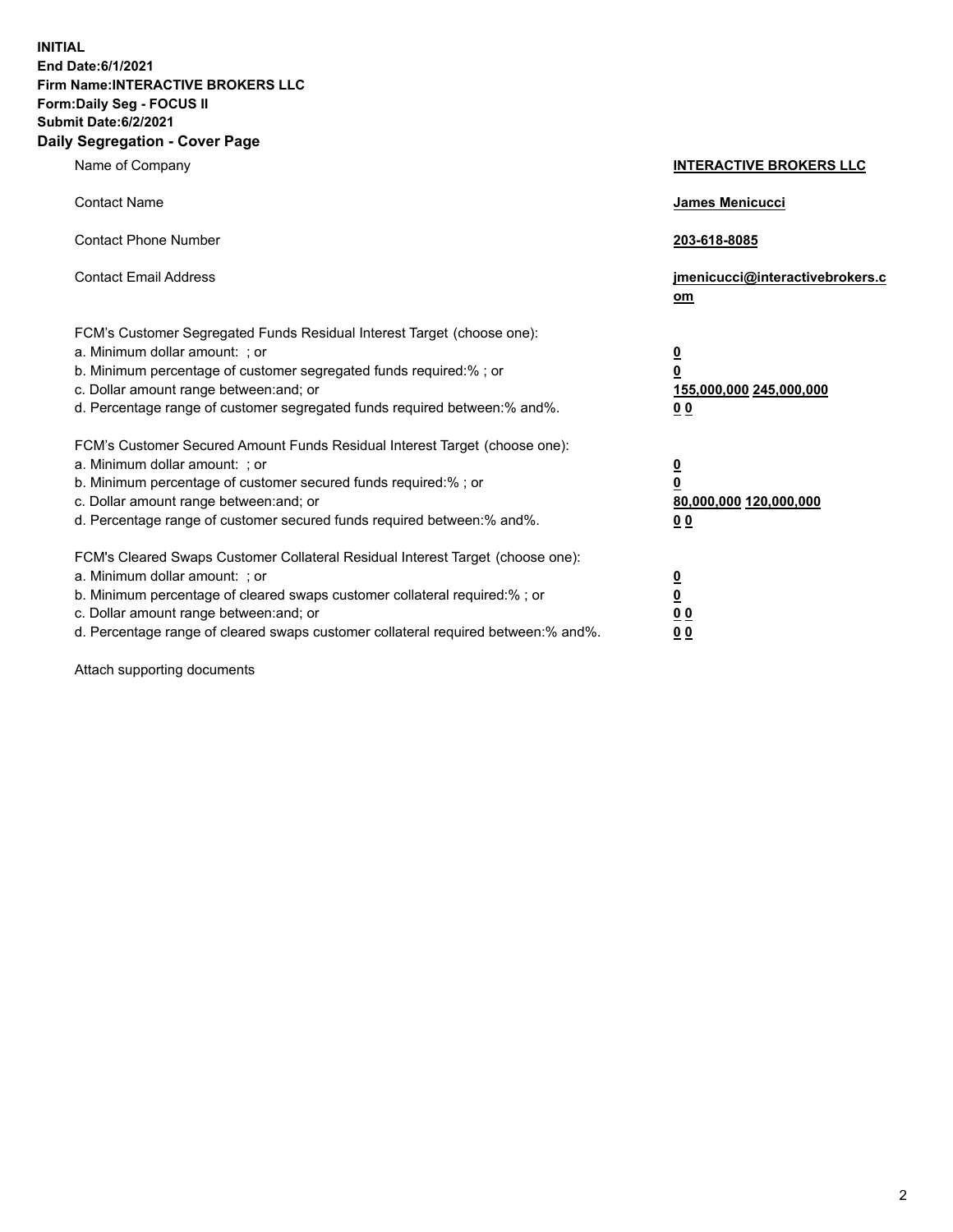## **INITIAL End Date:6/1/2021 Firm Name:INTERACTIVE BROKERS LLC Form:Daily Seg - FOCUS II Submit Date:6/2/2021 Daily Segregation - Secured Amounts**

|                | Dany Ocgregation - Occarea Anioants                                                                |                                  |
|----------------|----------------------------------------------------------------------------------------------------|----------------------------------|
|                | Foreign Futures and Foreign Options Secured Amounts                                                |                                  |
|                | Amount required to be set aside pursuant to law, rule or regulation of a foreign                   | $0$ [7305]                       |
|                | government or a rule of a self-regulatory organization authorized thereunder                       |                                  |
| 1.             | Net ledger balance - Foreign Futures and Foreign Option Trading - All Customers                    |                                  |
|                | A. Cash                                                                                            | 507,969,032 [7315]               |
|                | B. Securities (at market)                                                                          | $0$ [7317]                       |
| 2.             | Net unrealized profit (loss) in open futures contracts traded on a foreign board of trade          | 30,020,872 [7325]                |
| 3.             | Exchange traded options                                                                            |                                  |
|                | a. Market value of open option contracts purchased on a foreign board of trade                     | 104,032 [7335]                   |
|                | b. Market value of open contracts granted (sold) on a foreign board of trade                       | $-8,599$ [7337]                  |
| 4.             | Net equity (deficit) (add lines 1. 2. and 3.)                                                      | 538,085,337 [7345]               |
| 5.             | Account liquidating to a deficit and account with a debit balances - gross amount                  | $6,433$ [7351]                   |
|                | Less: amount offset by customer owned securities                                                   | 0 [7352] 6,433 [7354]            |
| 6.             | Amount required to be set aside as the secured amount - Net Liquidating Equity                     | 538,091,770 [7355]               |
|                | Method (add lines 4 and 5)                                                                         |                                  |
| 7.             | Greater of amount required to be set aside pursuant to foreign jurisdiction (above) or line        | 538,091,770 [7360]               |
|                | 6.                                                                                                 |                                  |
|                | FUNDS DEPOSITED IN SEPARATE REGULATION 30.7 ACCOUNTS                                               |                                  |
| $\mathbf{1}$ . | Cash in banks                                                                                      |                                  |
|                | A. Banks located in the United States                                                              | 82,703,857 [7500]                |
|                | B. Other banks qualified under Regulation 30.7                                                     | 0 [7520] 82,703,857 [7530]       |
| 2.             | Securities                                                                                         |                                  |
|                | A. In safekeeping with banks located in the United States                                          | 300,000,000 [7540]               |
|                | B. In safekeeping with other banks qualified under Regulation 30.7                                 | 0 [7560] 300,000,000 [7570]      |
| 3.             | Equities with registered futures commission merchants                                              |                                  |
|                | A. Cash                                                                                            | $0$ [7580]                       |
|                | <b>B.</b> Securities                                                                               | $0$ [7590]                       |
|                | C. Unrealized gain (loss) on open futures contracts                                                | $0$ [7600]                       |
|                | D. Value of long option contracts                                                                  | $0$ [7610]                       |
|                | E. Value of short option contracts                                                                 | 0 [7615] 0 [7620]                |
| 4.             | Amounts held by clearing organizations of foreign boards of trade                                  |                                  |
|                | A. Cash                                                                                            | $0$ [7640]                       |
|                | <b>B.</b> Securities                                                                               | $0$ [7650]                       |
|                | C. Amount due to (from) clearing organization - daily variation                                    | $0$ [7660]                       |
|                | D. Value of long option contracts                                                                  | $0$ [7670]                       |
|                | E. Value of short option contracts                                                                 | 0 [7675] 0 [7680]                |
| 5.             | Amounts held by members of foreign boards of trade                                                 |                                  |
|                | A. Cash                                                                                            | 265,048,894 [7700]               |
|                | <b>B.</b> Securities                                                                               | $0$ [7710]                       |
|                | C. Unrealized gain (loss) on open futures contracts                                                | 11,154,637 [7720]                |
|                | D. Value of long option contracts                                                                  | 104,032 [7730]                   |
|                | E. Value of short option contracts                                                                 | -8,599 [7735] 276,298,964 [7740] |
| 6.             | Amounts with other depositories designated by a foreign board of trade                             | 0 [7760]                         |
| 7.             | Segregated funds on hand                                                                           | $0$ [7765]                       |
| 8.             | Total funds in separate section 30.7 accounts                                                      | 659,002,821 [7770]               |
| 9.             | Excess (deficiency) Set Aside for Secured Amount (subtract line 7 Secured Statement                | 120,911,051 [7380]               |
| 10.            | Page 1 from Line 8)<br>Management Target Amount for Excess funds in separate section 30.7 accounts |                                  |
| 11.            | Excess (deficiency) funds in separate 30.7 accounts over (under) Management Target                 | 80,000,000 [7780]                |
|                |                                                                                                    | 40,911,051 [7785]                |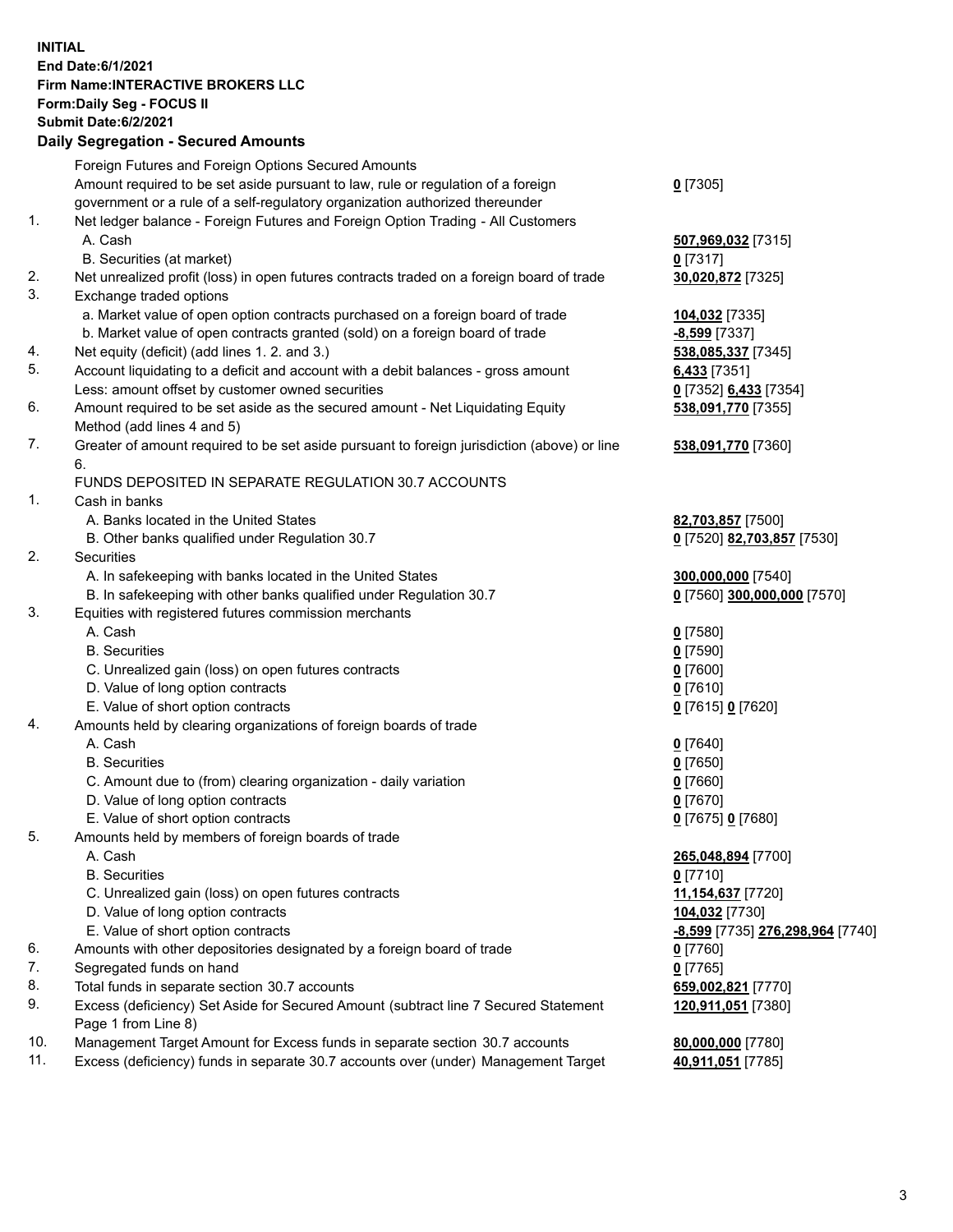**INITIAL End Date:6/1/2021 Firm Name:INTERACTIVE BROKERS LLC Form:Daily Seg - FOCUS II Submit Date:6/2/2021 Daily Segregation - Segregation Statement** SEGREGATION REQUIREMENTS(Section 4d(2) of the CEAct) 1. Net ledger balance A. Cash **6,755,102,398** [7010] B. Securities (at market) **0** [7020] 2. Net unrealized profit (loss) in open futures contracts traded on a contract market **318,487,460** [7030] 3. Exchange traded options A. Add market value of open option contracts purchased on a contract market **327,038,567** [7032] B. Deduct market value of open option contracts granted (sold) on a contract market **-233,267,645** [7033] 4. Net equity (deficit) (add lines 1, 2 and 3) **7,167,360,780** [7040] 5. Accounts liquidating to a deficit and accounts with debit balances - gross amount **1,266,930** [7045] Less: amount offset by customer securities **0** [7047] **1,266,930** [7050] 6. Amount required to be segregated (add lines 4 and 5) **7,168,627,710** [7060] FUNDS IN SEGREGATED ACCOUNTS 7. Deposited in segregated funds bank accounts A. Cash **1,671,052,529** [7070] B. Securities representing investments of customers' funds (at market) **3,348,494,000** [7080] C. Securities held for particular customers or option customers in lieu of cash (at market) **0** [7090] 8. Margins on deposit with derivatives clearing organizations of contract markets A. Cash **1,985,939,591** [7100] B. Securities representing investments of customers' funds (at market) **273,153,673** [7110] C. Securities held for particular customers or option customers in lieu of cash (at market) **0** [7120] 9. Net settlement from (to) derivatives clearing organizations of contract markets **7,413,185** [7130] 10. Exchange traded options A. Value of open long option contracts **326,558,212** [7132] B. Value of open short option contracts **-233,166,748** [7133] 11. Net equities with other FCMs A. Net liquidating equity **0** [7140] B. Securities representing investments of customers' funds (at market) **0** [7160] C. Securities held for particular customers or option customers in lieu of cash (at market) **0** [7170] 12. Segregated funds on hand **0** [7150] 13. Total amount in segregation (add lines 7 through 12) **7,379,444,442** [7180] 14. Excess (deficiency) funds in segregation (subtract line 6 from line 13) **210,816,732** [7190] 15. Management Target Amount for Excess funds in segregation **155,000,000** [7194]

16. Excess (deficiency) funds in segregation over (under) Management Target Amount Excess

**55,816,732** [7198]